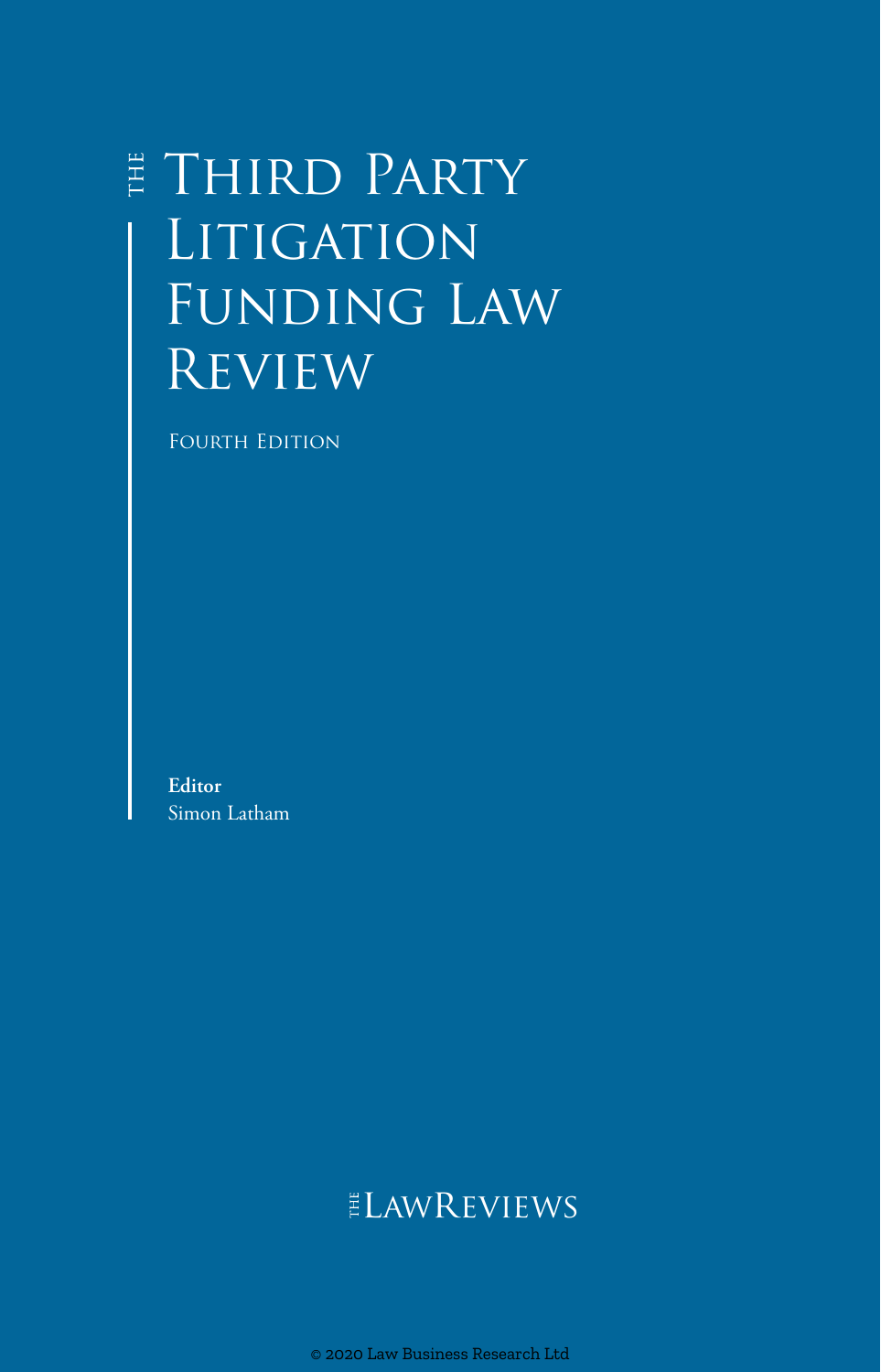# **E THIRD PARTY** LITIGATION FUNDING LAW Review

FOURTH EDITION

Reproduced with permission from Law Business Research Ltd This article was first published in November 2020 For further information please contact Nick.Barette@thelawreviews.co.uk

**Editor** Simon Latham

ELAWREVIEWS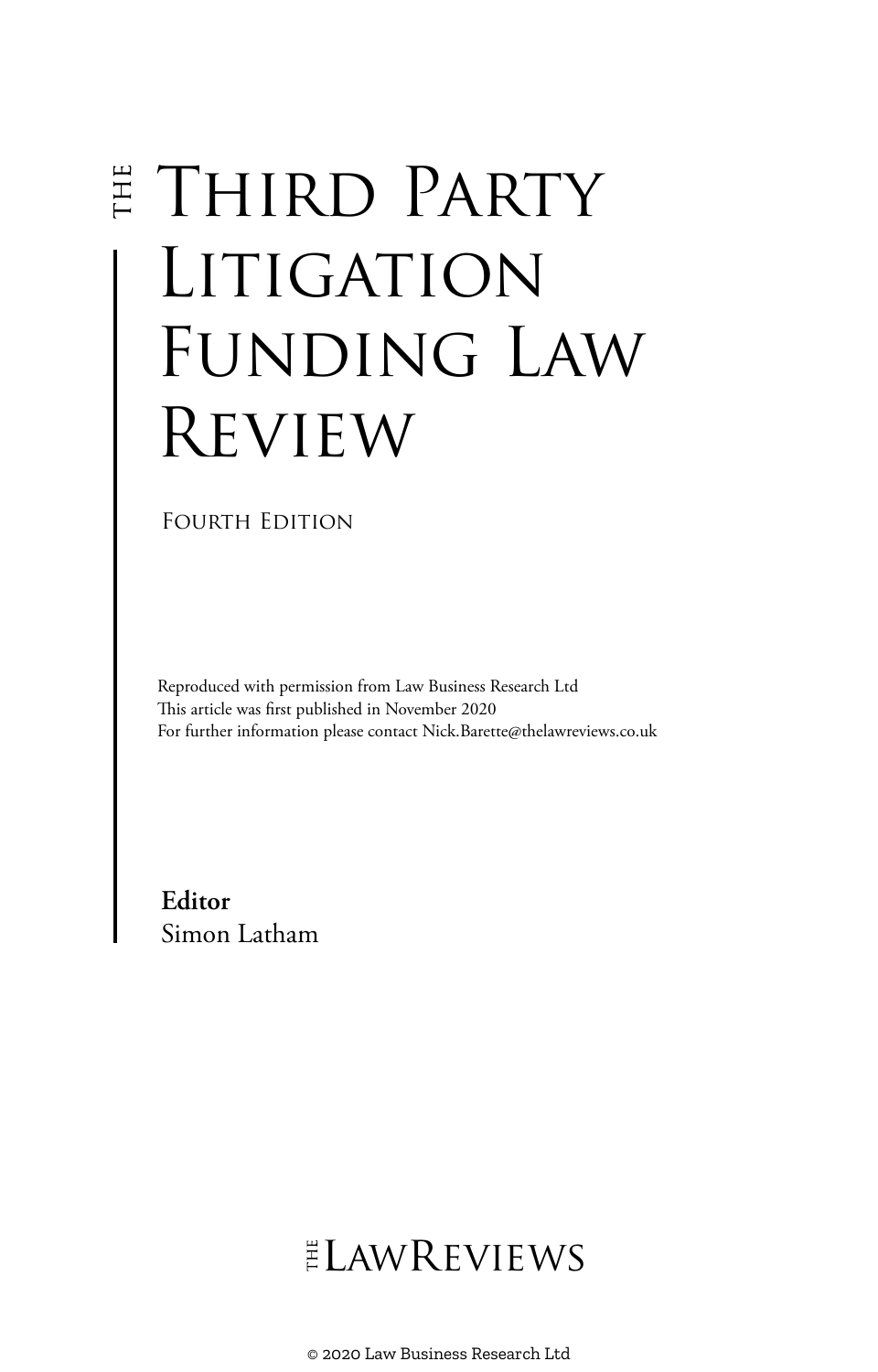#### PUBLISHER Tom Barnes

#### SENIOR BUSINESS DEVELOPMENT MANAGER Nick Barette

BUSINESS DEVELOPMENT MANAGER Joel Woods

SENIOR ACCOUNT MANAGERS Pere Aspinall, Jack Bagnall

ACCOUNT MANAGERS Olivia Budd, Katie Hodgetts, Reece Whelan

PRODUCT MARKETING EXECUTIVE Rebecca Mogridge

> RESEARCH LEAD Kieran Hansen

EDITORIAL COORDINATOR Gracie Ford

PRODUCTION AND OPERATIONS DIRECTOR Adam Myers

> PRODUCTION EDITOR Robbie Kelly

> > SUBEDITOR Jonathan Allen

CHIEF EXECUTIVE OFFICER Nick Brailey

Published in the United Kingdom by Law Business Research Ltd, London Meridian House, 34–35 Farringdon Street, London, EC4A 4HL, UK © 2020 Law Business Research Ltd www.TheLawReviews.co.uk

No photocopying: copyright licences do not apply. The information provided in this publication is general and may not apply in a specific situation, nor does it necessarily represent the views of authors' firms or their clients. Legal advice should always be sought before taking any legal action based on the information provided. The publishers accept no responsibility for any acts or omissions contained herein. Although the information provided was accurate as at November 2020, be advised that this is a developing area. Enquiries concerning reproduction should be sent to Law Business Research, at the address above. Enquiries concerning editorial content should be directed to the Publisher – tom.barnes@lbresearch.com

ISBN 978-1-83862-509-2

Printed in Great Britain by Encompass Print Solutions, Derbyshire Tel: 0844 2480 112

© 2020 Law Business Research Ltd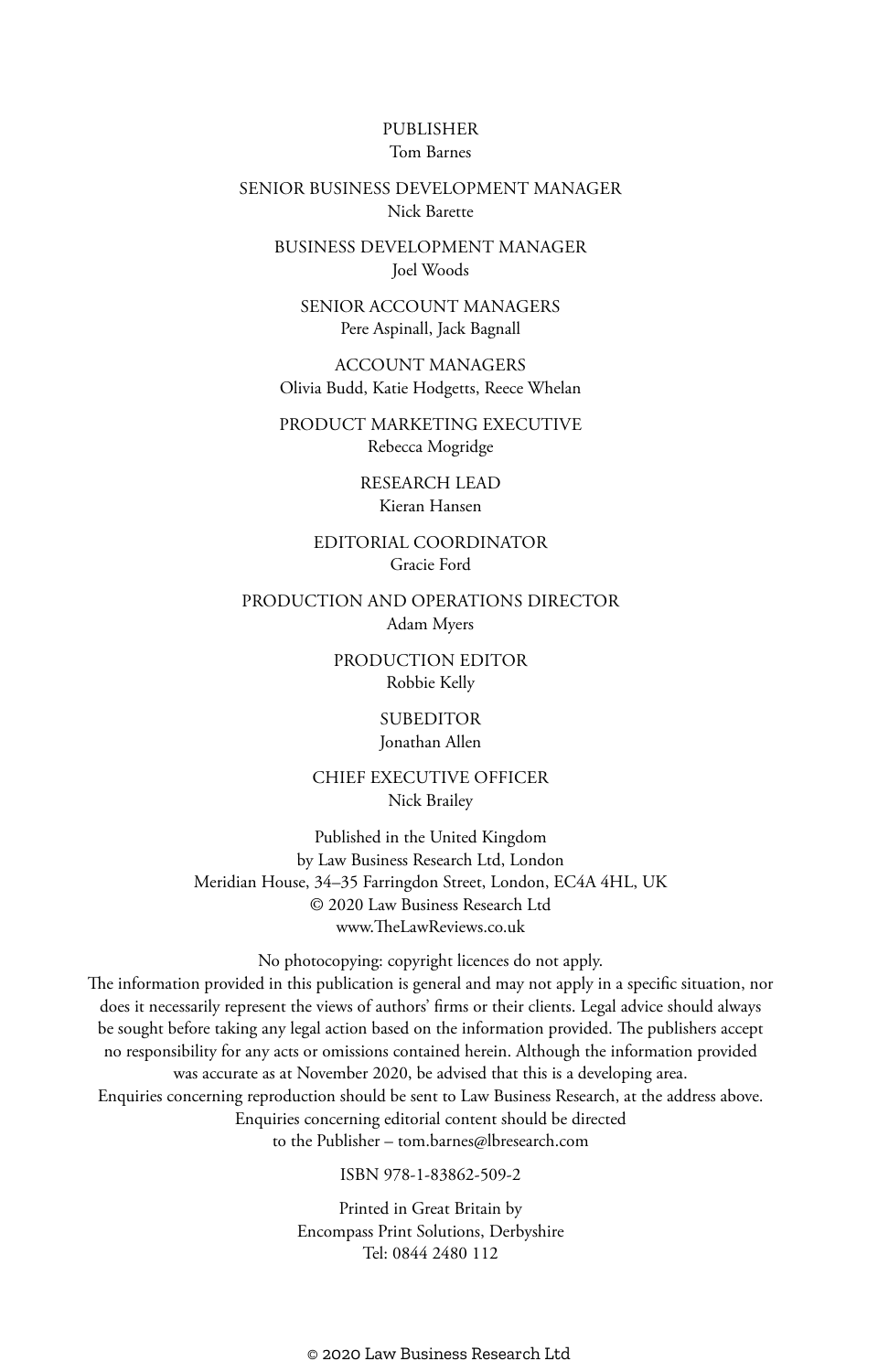# ACKNOWLEDGEMENTS

The publisher acknowledges and thanks the following for their assistance throughout the preparation of this book:

ADINA THORN LAWYERS

#### ARNTZEN DE BESCHE ADVOKATFIRMA AS

AUGUSTA VENTURES

#### BORDEN LADNER GERVAIS LLP

#### BUDIDJAJA INTERNATIONAL LAWYERS

INCE

LINKLATERS C WIŚNIEWSKI I WSPÓLNICY SPÓŁKA KOMANDYTOWA

MAURICE BLACKBURN LAWYERS /CLAIMS FUNDING AUSTRALIA PTY LTD

MORI HAMADA & MATSUMOTO

NIVALION AG

NIVALION AG (AUSTRIA)

OSBORNE CLARKE

PINHEIRO NETO ADVOGADOS

REDBREAST ASSOCIATES NV

ROSCHIER ADVOKATBYRÅ AB

SCHELLENBERG WITTMER LTD

THERIUM CAPITAL MANAGEMENT

URÍA MENÉNDEZ – PROENÇA DE CARVALHO

WHITE & CASE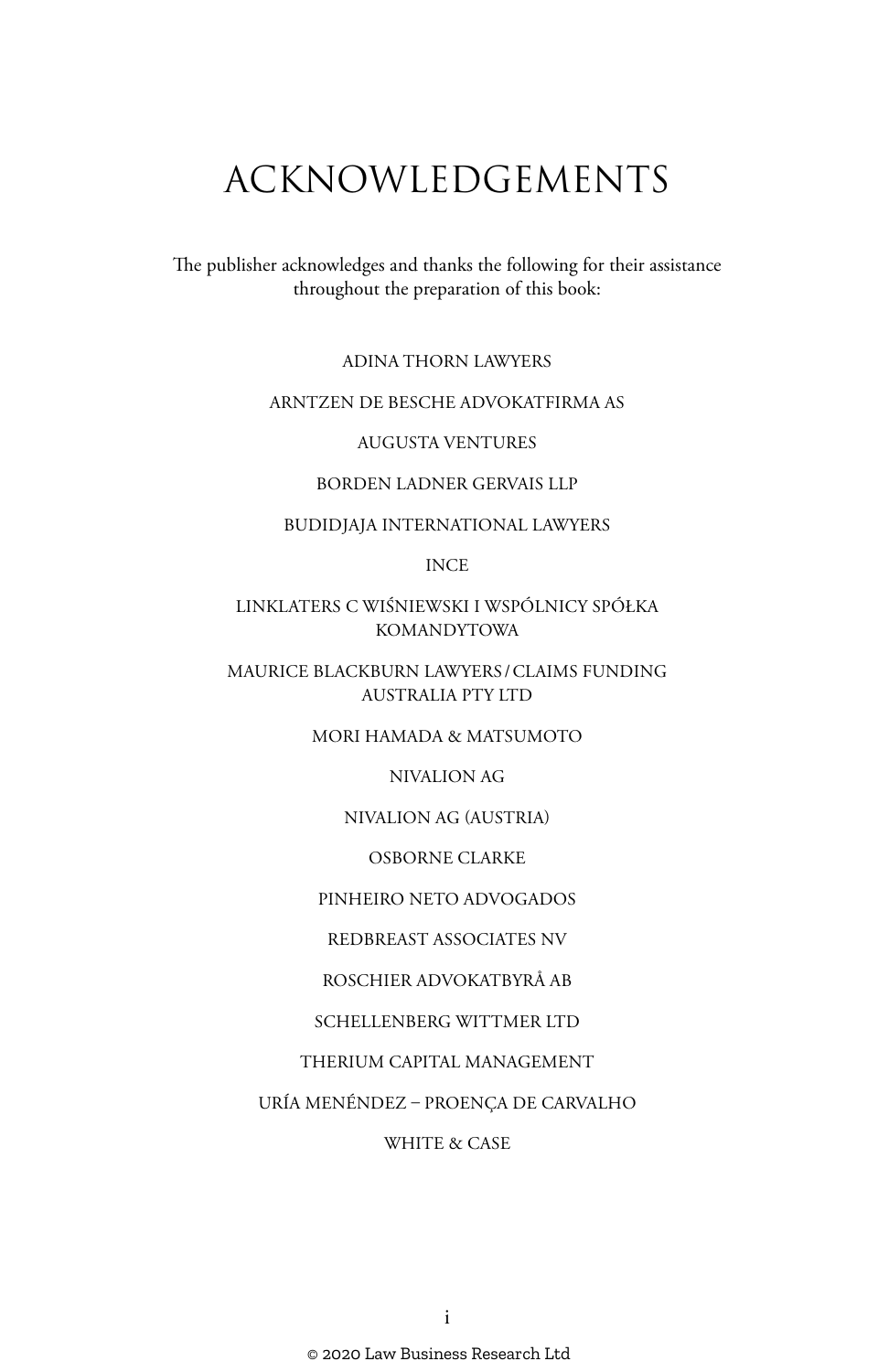# CONTENTS

| Simon Latham |                                                                                          |
|--------------|------------------------------------------------------------------------------------------|
| Chapter 1    |                                                                                          |
|              | Jason Geisker and Dirk Luff                                                              |
| Chapter 2    |                                                                                          |
|              | Marcel Wegmüller and Jonathan Barnett                                                    |
| Chapter 3    |                                                                                          |
|              | Rodrigo de Magalhães Carneiro de Oliveira, Eider Avelino Silva and Rafael Curi Savastano |
| Chapter 4    |                                                                                          |
|              | Hugh A Meighen                                                                           |
| Chapter 5    |                                                                                          |
|              | Natasha Shoult and Simon Latham                                                          |
| Chapter 6    |                                                                                          |
|              | Melody Chan                                                                              |
| Chapter 7    |                                                                                          |
|              | Tony Budidjaja, Narada Kumara and Reynalda Basya Ilyas                                   |
| Chapter 8    |                                                                                          |
|              | Federico Banti and Eva de Götzen                                                         |
| Chapter 9    |                                                                                          |
|              | Daniel Allen and Yuko Kanamaru                                                           |
| Chapter 10   |                                                                                          |
|              | Rein Philips                                                                             |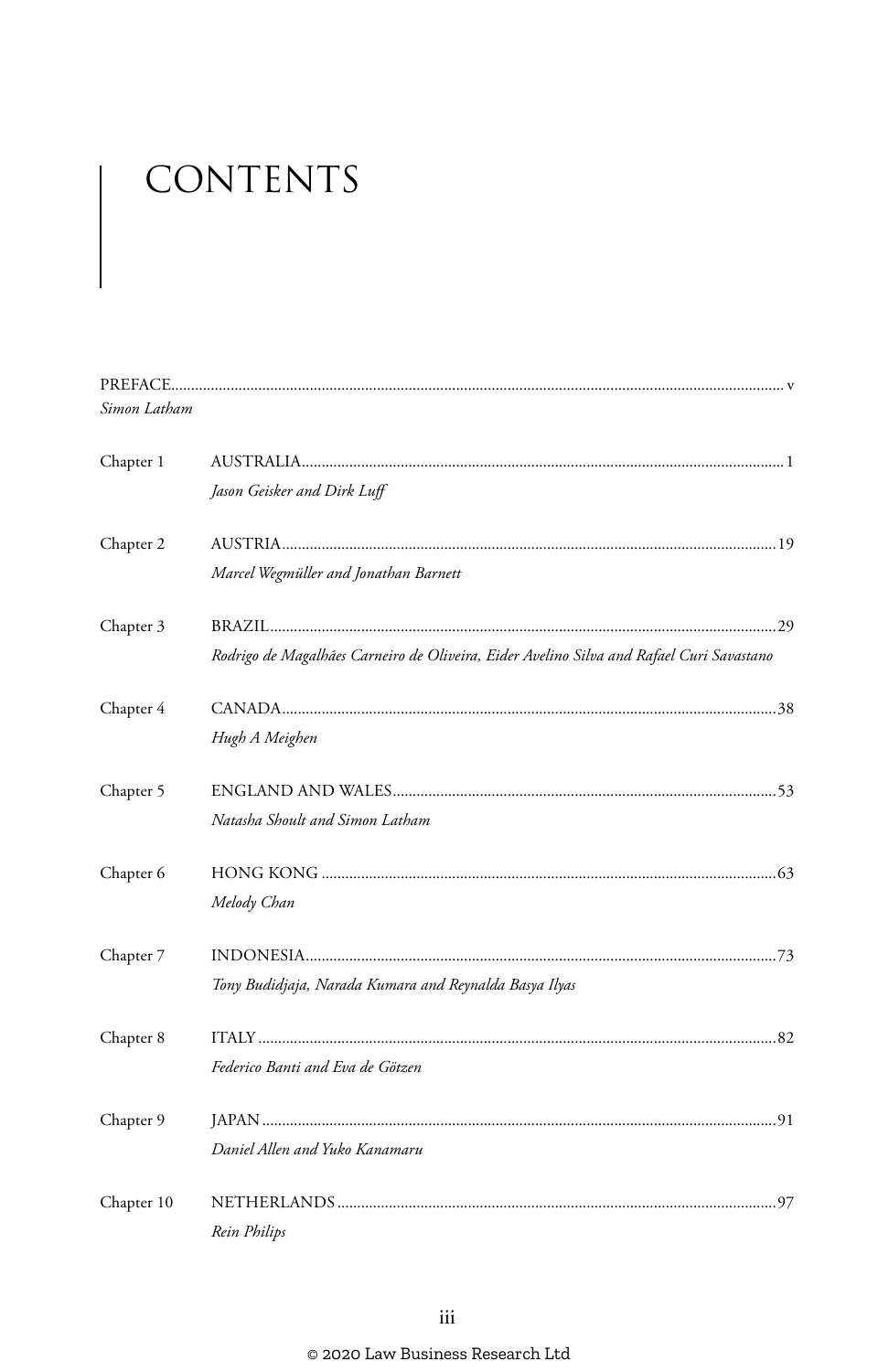| Chapter 11 |                                                                            |  |
|------------|----------------------------------------------------------------------------|--|
|            | Adina Thorn and Rohan Havelock                                             |  |
| Chapter 12 |                                                                            |  |
|            | Andreas Nordby, Linn Kvade Rannekleiv, Karl Rosén and Janne Riveland Bydal |  |
| Chapter 13 |                                                                            |  |
|            | Zbigniew Kruczkowski                                                       |  |
| Chapter 14 |                                                                            |  |
|            | Fernando Aguilar de Carvalho and Constança Borges Sacoto                   |  |
| Chapter 15 |                                                                            |  |
|            | Matthew Secomb, Adam Wallin and Gabriella Richmond                         |  |
| Chapter 16 |                                                                            |  |
|            | Johan Sidklev and Carl Persson                                             |  |
| Chapter 17 |                                                                            |  |
|            | Urs Hoffmann-Nowotny and Louis Burrus                                      |  |
| Chapter 18 | UNITED ARAB EMIRATES: DUBAI INTERNATIONAL                                  |  |
|            |                                                                            |  |
|            | Mohamed El Hawawy, Monika Humphreys-Davies and Pakinam El Badrawi          |  |
| Chapter 19 |                                                                            |  |
|            | Elizabeth Korchin, Patrick Dempsey and Eric Blinderman                     |  |
| Appendix 1 |                                                                            |  |
| Appendix 2 |                                                                            |  |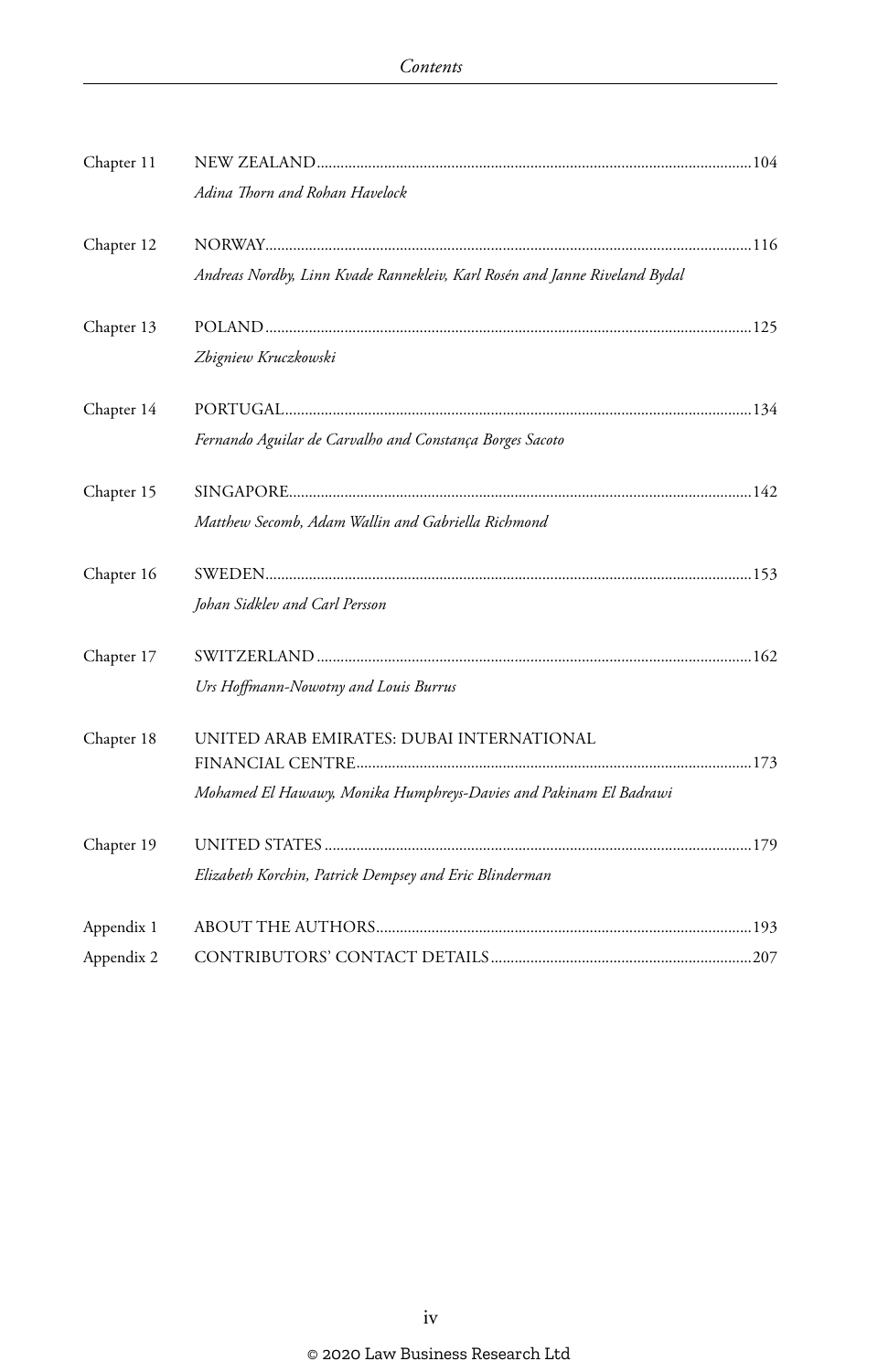# PREFACE

As a law graduate whose first steps in the legal profession were encumbered by the impact of the previous global financial crisis, I faced a fairly bleak outlook. By happenstance (sheer bloody-mindedness), I found myself at the doors of the London branch of a US plaintiffs' firm, little known on these shores at the time (I still recall the firm's name was spelled incorrectly by the court on most documents in those days). The firm's proactive, and innovative, culture naturally meant it was an early adopter of third party funding (TPF). As such, I had the great fortune to be inducted into the world of TPF from my very first day as a trainee solicitor. I witnessed, first-hand, how TPF catalysed both the firm's growth and its clients' paths to a healthier balance sheet, notwithstanding the burdens that the financial crisis had left in its wake. A spark was lit.

As an investment manager, now immersed within the TPF sector in the face of what has been described as the worst global economic crisis since the Great Depression, I face the challenge of translating my experience into reasons for optimism. Like many of my industry peers, I understand and appreciate the role that TPF plays in providing access to justice for those who could otherwise not afford to pursue their claims. Similarly, in a time when cash is king, TPF has a role to play in enabling corporates to resolve their disputes without depleting resources that could be invested profitably elsewhere within the business. With ever increasing funds under management both by members of the Association of Litigation Funders (ALF) and by the broader TPF fraternity, there are significant resources available for litigants and law firms to utilise. Yet despite the sector's expansion since the previous global financial crisis, TPF still remains a little-known, or little-understood, solution for businesses. Even among lawyers, there are few who are fully aware of the TPF options available to their own businesses, let alone to their clients.

So what exactly is there for law firms and litigants to know about TPF? Well, just as the list of legal remedies available to litigants varies between jurisdictions, so too does the menu of TPF options. The past year alone has seen both shifts in and endorsements of the various regulatory frameworks that underpin the sector across the globe. In Australia, the industry found itself on the receiving end of stringent new regulations, notably without industry consultation. Partly in response to those developments, a number of funders and finance firms have sought to create a global lobbying voice for the TPF sector, by establishing the International Legal Finance Association, chaired by my editorial predecessor, Leslie Perrin. By contrast, there have been notable judicial endorsements of TPF in other jurisdictions over the past 12 months. The English courts, for example, have endorsed not only TPF, but also the ALF itself.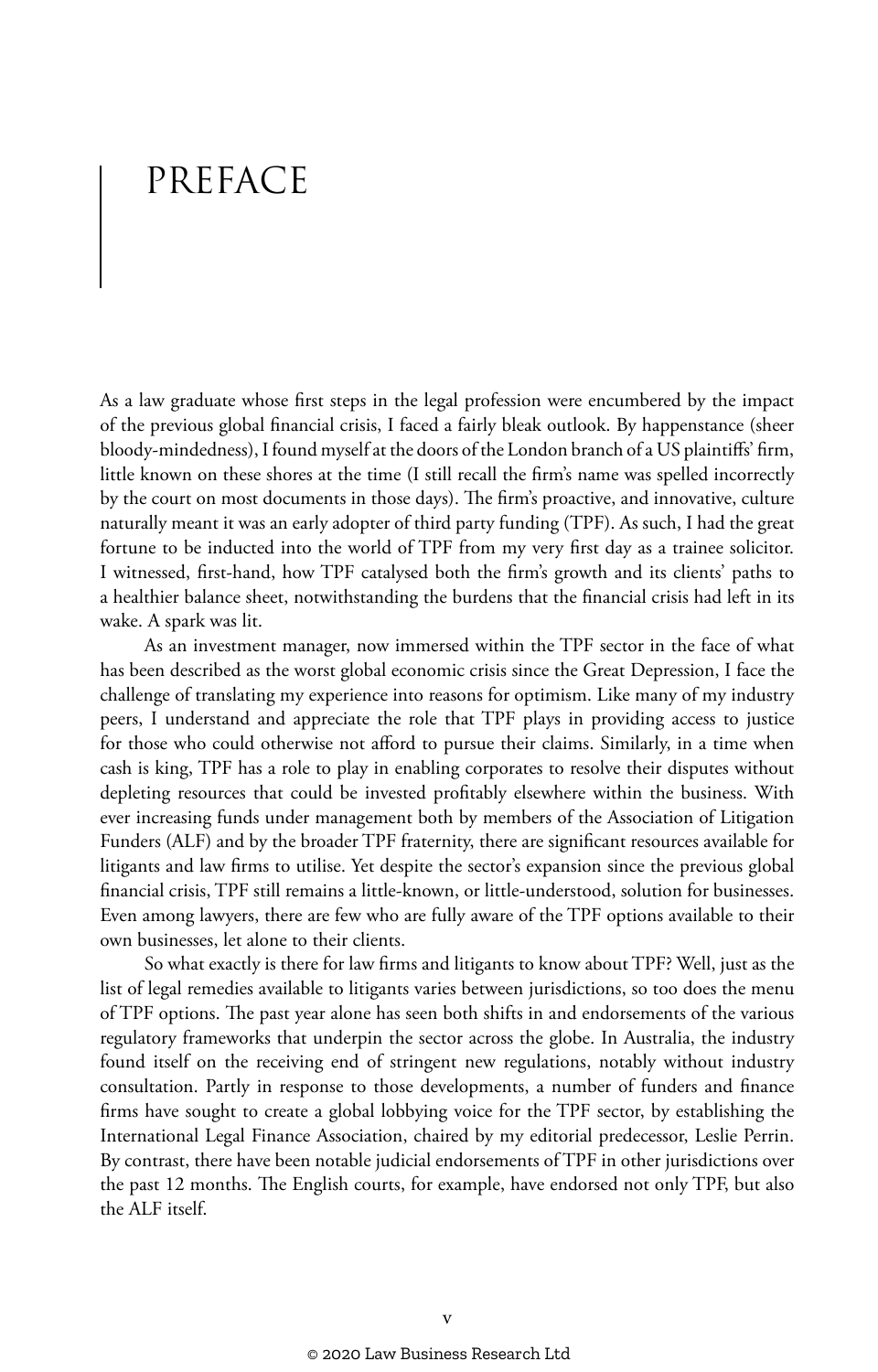With government support for businesses during the current crisis coming to an end and legal developments such as the forthcoming EU directive on representative actions on the horizon, could 2021 become a milestone year for TPF? I hope this publication provides a useful guide for litigants, lawyers and investors alike as we take on the challenges the new year brings.

#### **Simon Latham**

Augusta Ventures London November 2020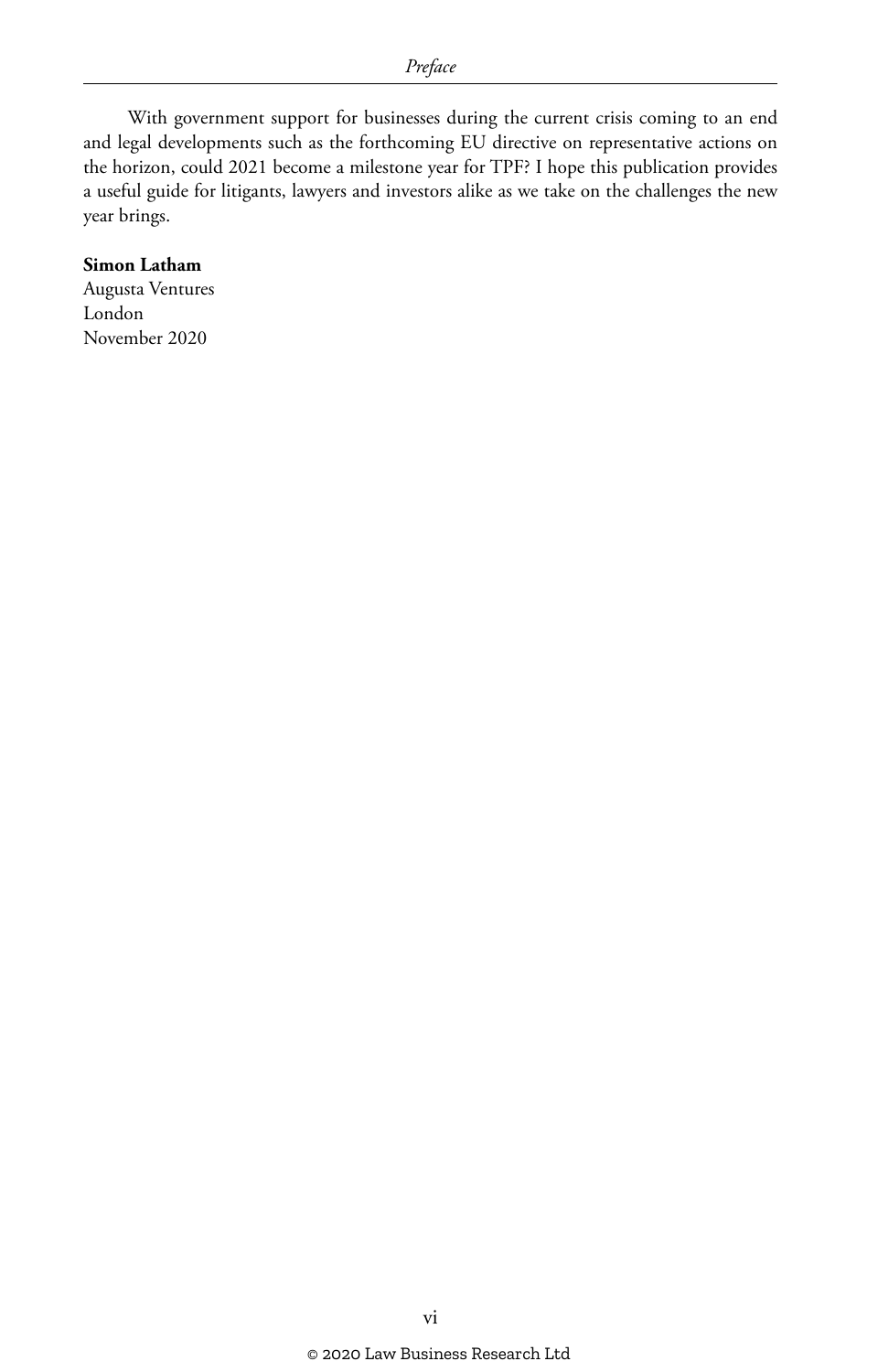## PORTUGAL

*Fernando Aguilar de Carvalho and Constança Borges Sacoto*<sup>1</sup>

#### **I MARKET OVERVIEW**

Portugal continues to be a peripheral market for third party funding, especially when compared to other countries in Europe and across the globe. However, there is potential and Portugal is starting to feature on the agenda of international funders, who are regular visitors to the country's main law firms to showcase their portfolios and look for new opportunities.

The rise in recent years both in foreign investment in the country and of cross-border disputes submitted to arbitration creates the right atmosphere for the third party funding market to develop.

It is therefore not surprising that third party funding has caught the attention of the local arbitration community and has become a hot topic of debate, not only at arbitration conferences and webinars, but also in several recently published articles on the subject.<sup>2</sup>

Portugal is also a greenfield market when it comes to the specific regulation of third party funding (as described in more detail below), although it remains to be seen whether this is something that favours or hinders its development in the country.

The current economic conditions, shaped the covid-19 pandemic, could also be a catalyst for the growth of the third party funding market in Portugal. The increasing number of both businesses in distress and those that are compelled (or simply prefer) to allocate funds to their businesses rather than to fund litigation, opens the door to third party funding as a suitable alternative means for these companies to pursue cases while reducing their financial exposure.

However, not everything favours third party funding in Portugal. The relatively small size of claims together with the local business mentality may be considered negative factors.

<sup>1</sup> Fernando Aguilar de Carvalho is a partner and Constança Borges Sacoto is an associate at Uría Menéndez – Proença de Carvalho.

<sup>2</sup> See, for example, José Miguel Júdice, 'Notes About Third-Party Funding: A Work in Progress', *Estudos em Homenagem* a *Agostinho Pereira de Miranda*, Almedina 2019, pp. 205–218; and Tito Arantes Fontes, Sara Rebordão Topa and Inês Dias Lopes, 'O Financimento de Litígios por Terceiros: os novos desafios à independência e imparcialidade dos árbitros', *Estudos Comemorativos dos 30 anos do Centro de Arbitragem Comercial da Câmara de Comércio e Indústria Portuguesa*, Almedina 2019, pp. 1053–1088.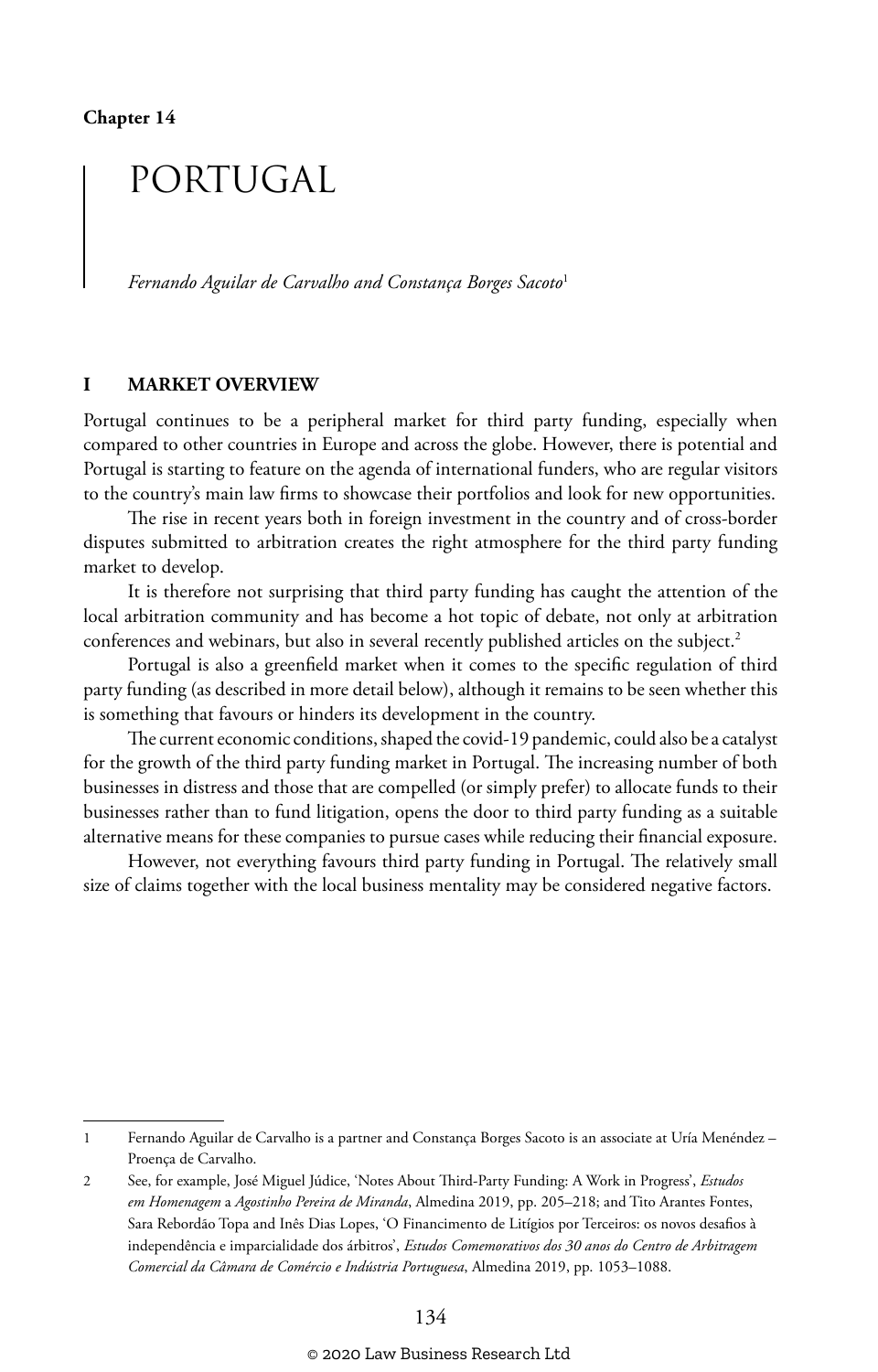#### **II LEGAL AND REGULATORY FRAMEWORK**

Like many other European countries, Portugal has not enacted a specific national statutory or regulatory framework for third party funding.

There are also no known judgments from the Portuguese courts regarding third party funding, self-regulation for operators in this market or soft law that is specific to third party funding.

However, the lack of specific regulation does not mean an absence of rules applicable to third party funding. It simply means less certainty and clarity for parties who want to avail of third party funding, because they will need to seek guidance from and take into account a number of general rules and principles.

The main points of concern are not exclusive to the Portuguese market and include matters such as (1) licensing of the activity itself, (2) the independence and impartiality of arbitrators, (3) conflicts of interest, (4) the national courts' perception of third party funding; (5) the legal and ethical issues that third party funding poses for lawyers in Portugal; and (6) possible interference with control and strategy in the proceedings.

#### **i Authorisation to fund a third party dispute**

To operate legally in Portugal, banking and financial institutions are subject to specific authorisation and regulation pursuant to Portuguese Decree-Law No. 298/92 of 31 December (as amended). However, it is difficult to categorise the activity of a third party funder among the activities of banks and financial institutions permitted under this legislation.

A third party funder not only lends an amount of money, but also expects to receive a portion (usually a percentage) of the proceeds arising from a favourable ruling (whether from a judicial court or an arbitral tribunal). This type of risk factor and the division of the profits from a potential win are not envisaged as a type of activity in which banks or financial institutions can engage. A bank financing a plaintiff to initiate litigation (or a defendant to enable it to present its defence) would be a different matter, but that can be achieved through a standard commercial loan from a bank, which is granted regardless of the outcome of the litigation; the bank would be financing the borrower itself, rather than the borrower's litigation.

Similarly, it is not possible to classify third party funding as an insurance activity, even though there is a risk factor involved. Insurance and reinsurance activities are regulated in Portugal pursuant to Law No. 147/2015 of 9 September. However, once again, in our view third party funders' activity cannot be qualified as an insurance activity, as it lacks one of its fundamental elements: the payment of a premium as consideration for the insurance policy, for which there is no equivalent in third party funding.

In summary, the current Portuguese legal framework does not require any specific authorisation or licence to act as a third party funder of legal disputes in Portugal, as this area is completely unregulated.

#### **ii Third party funding and arbitration**

As mentioned above, there is an ongoing debate in Portugal among arbitration practitioners and scholars on the topic of third party funding, with a general consensus that one of the main concerns it raises is the independence and impartiality of arbitrators and the resulting potential for conflicts of interest. It is important to point out that in Portugal, as in many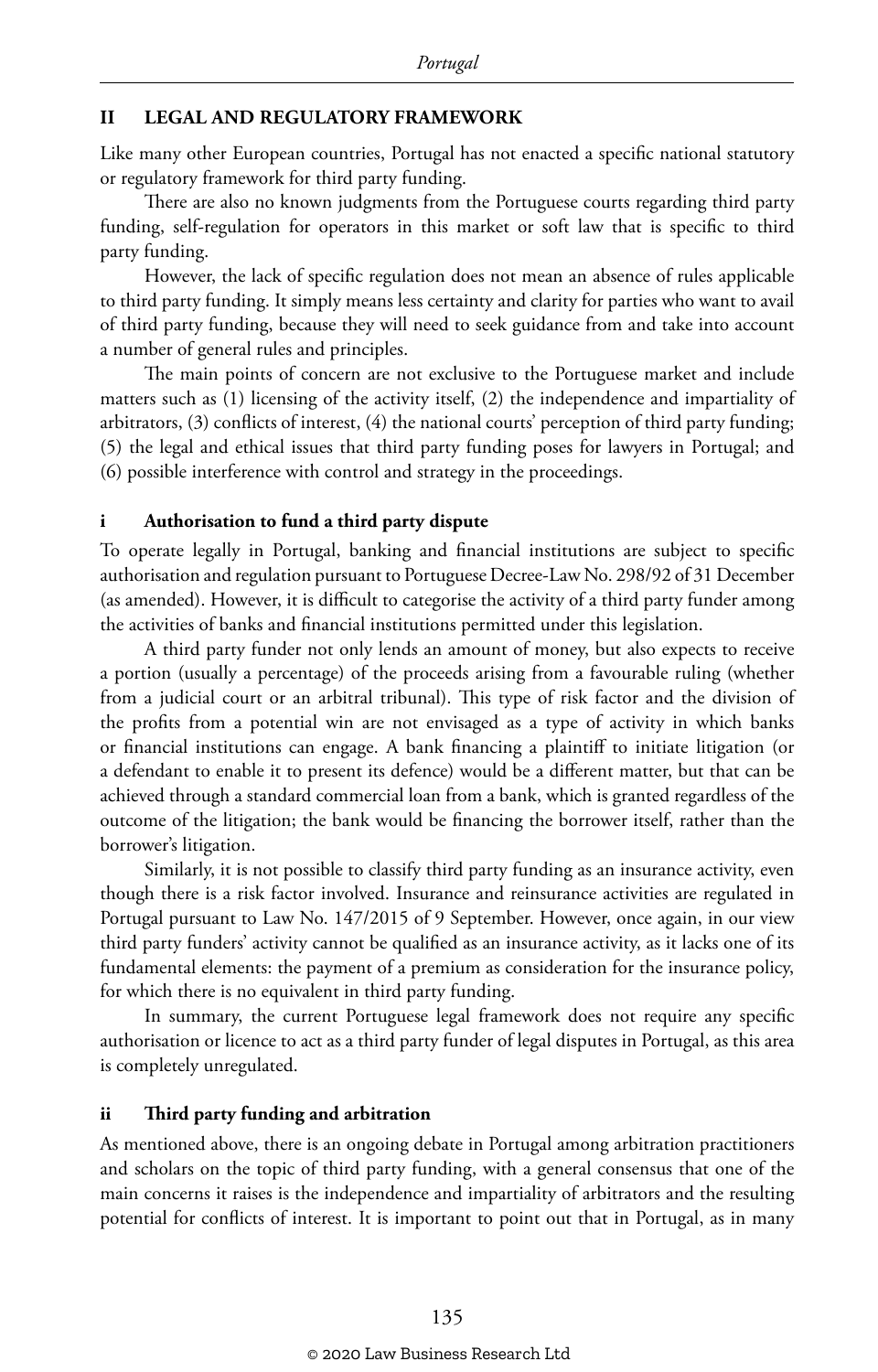other jurisdictions, it is common for arbitrators to be experienced lawyers, many of whom are partners in large law firms that may have dealt not only with the third party funders themselves, but also with the funded party or the counterparty in the dispute.

In other words, arbitration's already fertile terrain for conflicts of interest becomes even more prone to problems of this kind when you add a third party funder to the equation.

Arbitrators' independence and impartiality is regulated in Portugal. Firstly, arbitral tribunals are acknowledged by the Portuguese Constitution, which means that arbitrators are comparable to judges and must comply with similar duties of independence and impartiality. Secondly, Article 9, Paragraph 4 of the Portuguese Law on Voluntary Arbitration<sup>3</sup> imposes duties on arbitrators, who must remain neutral (i.e., not be biased in any way) towards the parties, their lawyers, the dispute itself and, where the dispute is decided by more than one arbitrator, the arbitrator's co-arbitrators. Thirdly, as the concepts of independence and impartiality are not legally defined, guidance should be sought from general soft law and the International Bar Association (IBA) Guidelines on Conflicts of Interest, which play a significant role together with internal rules and guidelines published by arbitral associations and institutions.4

Intrinsically related to arbitrators' duties of independence and impartiality is their disclosure duty, meaning that an arbitrator must be transparent, neutral, independent and impartial in the sense that he or she should disclose any relations or potential conflicts of interest between the parties involved (the parties to the dispute, their legal counsel and any co-arbitrators). However, disclosure of any relationship that an arbitrator might have with a third party funder is only possible if the arbitrator becomes aware of the involvement of the third party funder in the dispute – and this is an area that, in the absence of specific regulation, remains unclear.

The recent annulment of the award delivered in the *Eiser v. Spain* ICSID arbitration is a stark reminder of the need both for clarity and to take into account all parties, including experts and third party funders, when complying with the duty of disclosure.

The duty of disclosure incumbent on all parties is also relevant in relation to a party's ability to pay adverse costs, and may lead the arbitral tribunal to order the party concerned to pay security for costs.

#### **iii Third party funding and national judicial courts**

It is important to highlight that the foregoing considerations regarding arbitration are not applicable in the case of third party funding of disputes heard in the national judicial courts.

For one thing, the risk of a conflict of interest is much lower. Apart from the fact that judges cannot under any circumstances work as lawyers, they are paid by the state and not by the parties to the dispute, which practically eliminates any potential conflicts of interest. Additionally, Portugal applies the constitutional principle of the 'natural judge', which means that everyone is entitled to have their case decided by a legal judge. This right means that a judge who adjudicates on a specific case must be elected to do so on the basis of objective legal and predetermined criteria and obviously not on the basis of individual and discretionary

<sup>3</sup> Law No. 63/2011 of 14 December.

<sup>4</sup> In Portugal, the best-known deontological code on this matter is the Portuguese Arbitration Association's Code of Conduct for the Arbitrator (2010). Similarly, Article 11 of the Rules of the Arbitration Centre of the Portuguese Chamber of Commerce and Industry establishes the duties of independence and impartiality of arbitrators.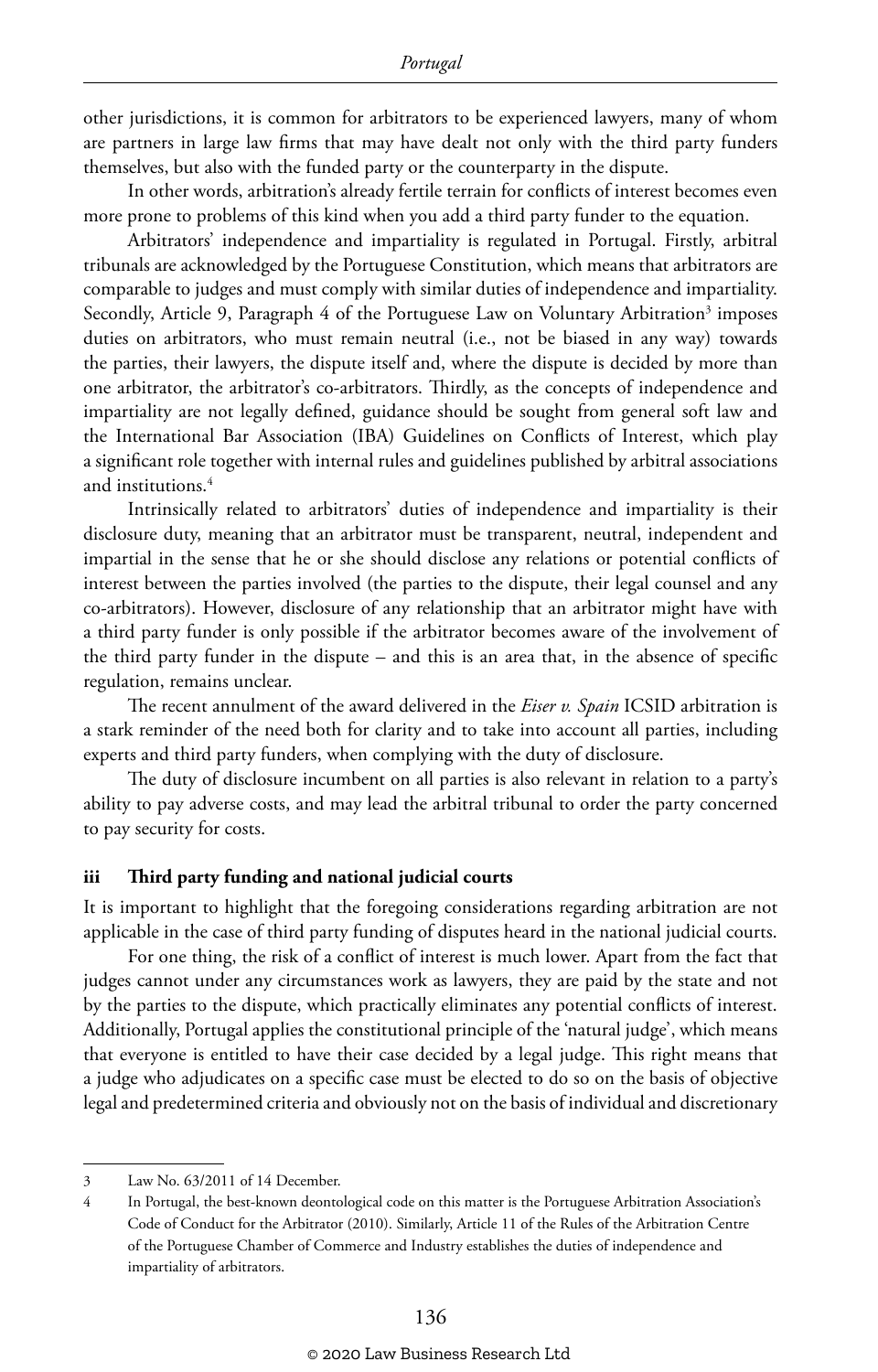choices. In Portugal, civil litigation disputes are assigned to judges randomly, therefore the risk of a potential conflict of interest is very low. Furthermore, judges must follow the general civil procedural rules, which prohibit a judge from hearing a case where he or she might have a particular relationship with one of the parties or an interest in the dispute, which is particularly unlikely when cases are assigned randomly (and typically there are more judges than arbitrators).

In addition, as there is no rule imposing a duty to disclose whether the parties are being funded by a third party, this is not, in principle, a relevant factor for the court. Further, the court does not have to make any assessment of the financial capability of a party to pay the court fees,<sup>5</sup> unless the counterparty expresses its concern and requests the court to order it to pay some sort of security (typically, a bond). Similarly, there is no concern regarding payment of adverse costs (which in Portugal are limited to payment of the court fees and a portion of the lawyers' fees), because if the losing party does not pay those costs, the counterparty can initiate enforcement proceedings to obtain payment.

Given the current circumstances, we believe that the impact of third party funding on the national judicial courts, and particularly on judges, is in fact non-existent. This is essentially because the parties are under no obligation to disclose funding by a third party, and even if such a duty were to exist, it would be most unlikely to have any impact on the judge.

#### **iv Lawyers' legal and ethical duties**

Portuguese lawyers are bound by the Rules of the Portuguese Bar Association, established in Law No. 145/2015 of 9 September (as amended), Article 106 of which prohibits the *pactum quota litis*. 6 The purpose of this provision is to protect the integrity of the legal profession, by considering null and void any agreement whereby a lawyer is paid only according to the outcome of the case or for a successful performance.

As long as lawyers or law firms are not themselves the funders (and are only legal counsel paid by the funder to provide legal assistance to the funded party), third party funding does not seem to breach this provision.

Notably, in the event of a favourable ruling, the fact that a third party funder benefits from a percentage of the proceeds obtained is not considered a form of *quota litis* because third party funders are not subject to the Rules of the Portuguese Bar Association. The Rules of the Portuguese Bar Association also prohibit sharing lawyers' fees;7 however, once again, if the lawyers are not the funders (and only paid by the funder to advise on the dispute), this rule is not breached, because lawyers are not sharing their fees – and third party funders are not subject to these rules.

<sup>5</sup> Where a party is unable to pay court fees, it can request financial legal aid to pay those fees (and even request a lawyer, if necessary).

<sup>6</sup> Article 106 of Law No. 145/2015 establishes that these are agreements entered into between the lawyer and the client, before the dispute in which the client is involved ends, where the lawyer's fees depend exclusively on the outcome of the case and the client is bound to pay to the lawyer a percentage of the award obtained, be it a payment in cash or in kind.

<sup>7</sup> Article 107 states that 'Lawyers are forbidden to share fees, even in a form of commission or any other form of compensation, except with lawyers, trainee lawyers or paralegals with whom they collaborate or have provided assistance' (loose translation).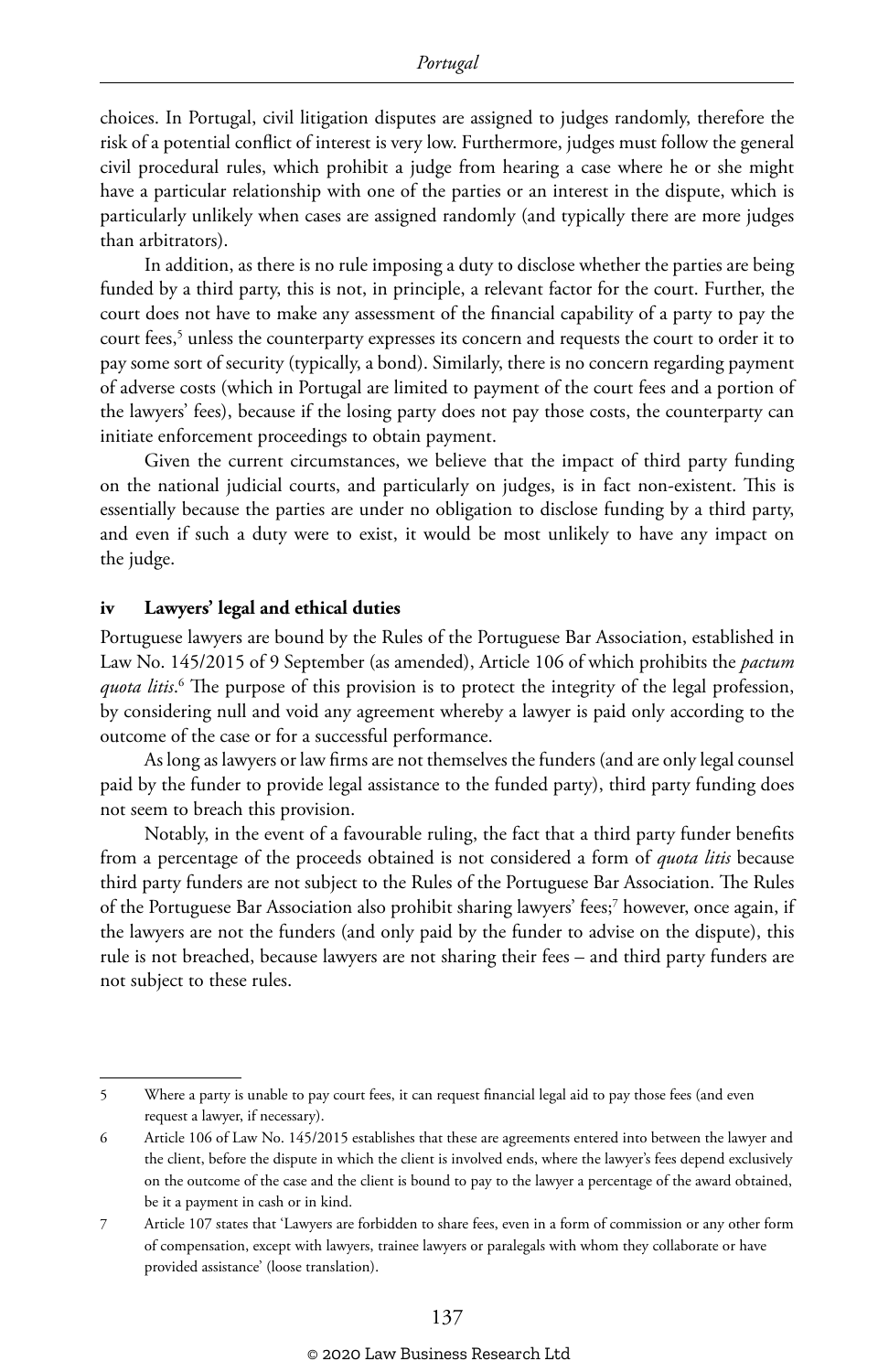It is another matter whether a lawyer or a law firm can be considered a third party funder when they agree to a success fee (typically a percentage of the amount at stake in the dispute) on top of the fees that they are paid regardless of the outcome of the case. Success fees are allowed under Article 106, Paragraph 3 of the Rules of the Portuguese Bar Association, so this cannot really be considered a type of funding. In addition, the fact that lawyers represent their clients before the court means that they are not considered to be a third party in relation to the client, as the lawyers do not intervene on their own behalf but, rather, exclusively on behalf of their clients.

It is also pertinent that lawyers are prohibited from (directly or indirectly) soliciting clients,<sup>8</sup> which means that they should be careful when exploring opportunities in the market, as they should not attract or direct a third party funder to finance a specific issue with the sole purpose of becoming the legal counsel assisting in that case – as the funder would end up paying the fees of those lawyers for advising the funded party, which could be considered to be soliciting clients.

Finally, it is important to have very clear and precise contractual provisions in place between the third party funder and the party regarding the conduct of the proceedings, to safeguard the lawyer-client relationship, which is also subject to specific provisions.<sup>9</sup>

#### **v Third party funding – advantages and opportunities in the legal market in Portugal**

One of the main advantages of third party funding for the Portuguese market is that it provides companies with the opportunity to take disputes to litigation that it would not otherwise be possible to, be it because they are in financial distress, they do not have the financial muscle to get professional legal advice for larger disputes or, from a management perspective, it simply would not make sense.

In fact, pursing litigation is first and foremost a management decision as it may mean allocating significant financial resources, which might not be viable economically for a given company even if its chances of winning the case are high. Allowing a third party to fund a company's litigation means transferring the risk, as well as the 'investment', to that third party. The third party will take a percentage of the proceeds of a favourable award, but choosing this course of action might still be the smartest decision when managing a limited budget.

In our experience, companies are sometimes put off by the legal costs of high-value complex litigation, particularly in arbitration, where, in contrast to the judicial court system, costs are paid up front. Third party funding can therefore play a significant role in filling that gap and allowing companies to pursue their rights regardless of the costs involved.

The legal market in Portugal currently has many international participants and multinational companies, which makes for highly complex and sophisticated litigation. This can also be seen as an opportunity for legal counsel to assess cases in greater depth before commencing a dispute, as third party funders require a due diligence process to be undertaken to assess the risks of the case and decide whether it merits funding. This means more work for law firms but also represents a different approach to litigation, which can be beneficial, in the sense that it allows for better and more thorough preparation, mitigation of risks and fewer surprises when the case is actually taken to court.

<sup>8</sup> Article 90, Paragraph h of the Rules of the Portuguese Bar Association.

<sup>9</sup> Articles 97–107 of the Rules of the Portuguese Bar Association.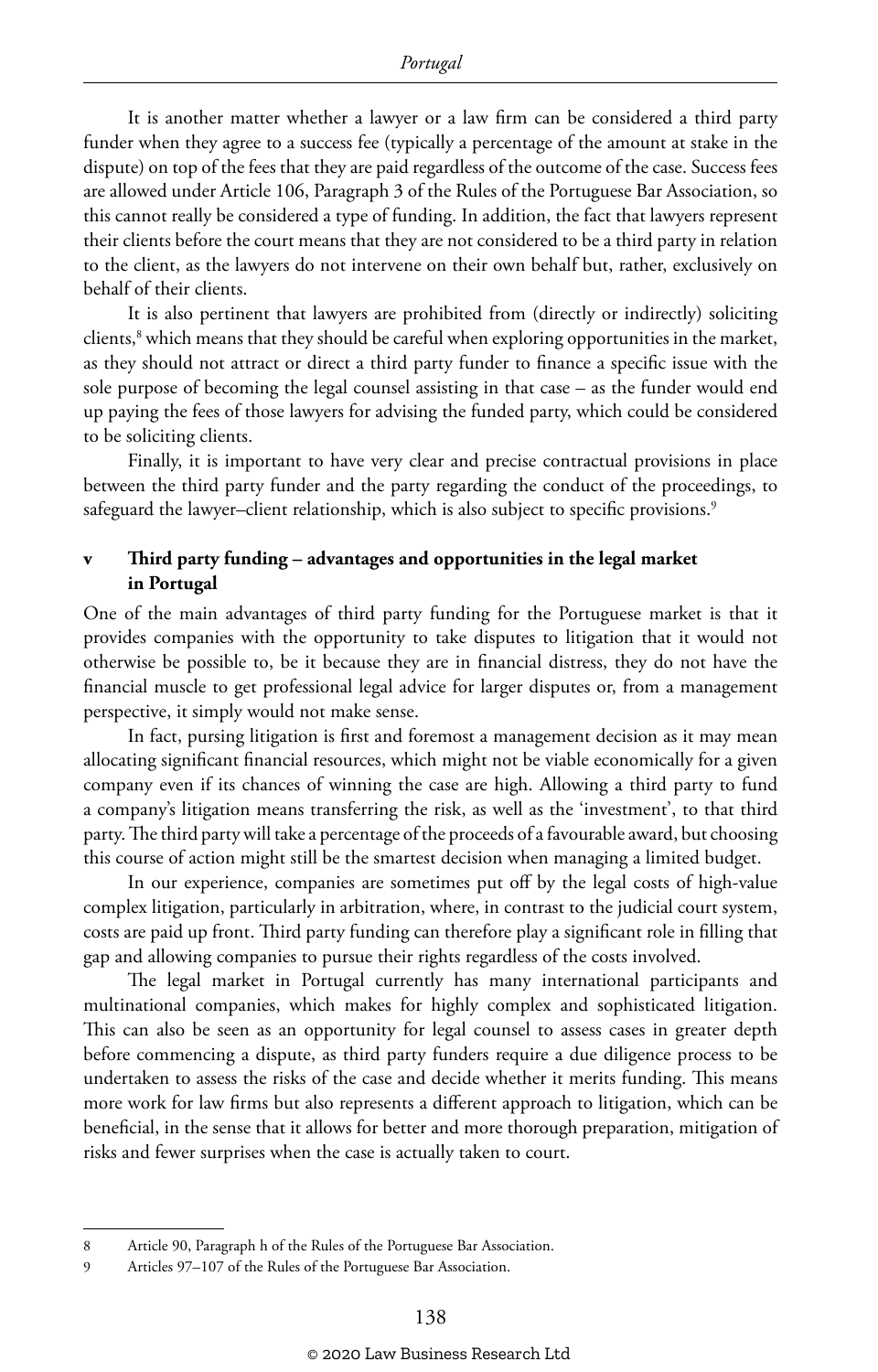#### **III STRUCTURING THE AGREEMENT**

As mentioned earlier, third party funding is not regulated in Portugal, which means that there are no rules governing agreements between third party funders and funded parties. Therefore, parties have full discretion on what to include and how to regulate their relationship, and are limited only by the general rules of public policy (prohibition of excess, and proportionality between the parties' obligations), good faith, abuse of rights and moral principles.

Although third party funding contracts are not regulated in Portugal, there has been an attempt to identify in them some of the characteristics found in regulated and standard contracts.

These include, according to some commentators, a form of joint venture, specifically an 'association in partnership', as regulated by Portuguese Decree-Law 231/81 of 21 July, while others contend that there are similarities with some forms of structured financial instruments, which constitute a form of funding to cover risks associated with company activity beyond the conventional ways that might be included in the balance sheet.

Despite any similarities with a partnership structure or a structured financial instrument, third party funding certainly has unique features that clearly set it apart, so not only is it not regulated under Portuguese law, but it also does not match any of the extensive list of standard contracts in our legal system, meaning that it is at the parties' discretion to define the terms of the funding agreements, within the civil law limits discussed.

Nonetheless, in Portugal, as in many other jurisdictions, our experience is that third party funders will have their own standard forms with a common law framework and the natural advantage of coming from regulated markets that have dealt with the many problems that we have briefly touched upon above for a long time. However, these factors should not be allowed to overshadow the need to factor in the particularities of the local market.

#### **IV DISCLOSURE**

As discussed above, the duty to disclose third party funding is still a matter of much debate, not least because in Portugal, as in many other jurisdictions, there is no express statutory obligation in this regard. In any case, the majority of practitioners tend (and rightly so) to consider that, in arbitration at least, the funded party should disclose this information, because it can have a major impact on the composition of the arbitral tribunal.

Revealing the identity of the third party funder triggers the arbitrators' duty to disclose any potential conflicts of interest that the arbitrator believes might, in the eyes of the parties, raise questions or doubts as to the arbitrator's impartiality or independence. In principle, if the funded party were to disclose its funding in civil judicial litigation, it would probably not have the same kind of impact as it would in arbitration.

The arbitrators' duties of impartiality and independence cannot be waived by the parties in the dispute, even in arbitration, because these duties are imposed not only to ensure that all parties receive fair treatment regarding the observance of the principles of due process, but also to ensure a fair and transparent justice and arbitral system.

Although these duties are imposed by law (as discussed above), there is no statutory definition of the impartiality and independence required of arbitrators, and Portuguese case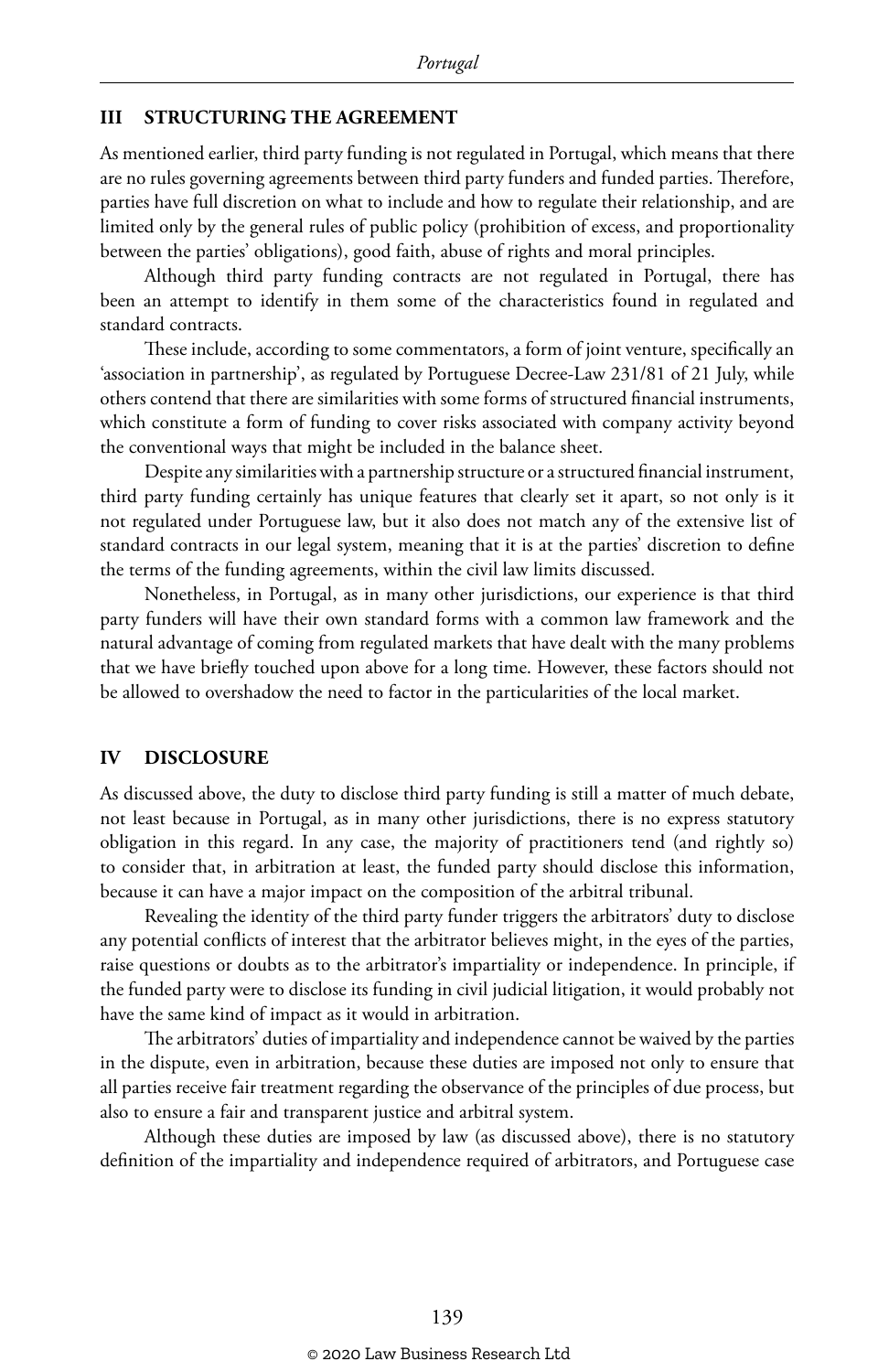law has been heavily reliant on soft law rules, in particular the IBA Guidelines on Conflicts of Interest, to bolster these concepts and ascertain whether those principles are at risk of being infringed.<sup>10</sup>

From a different perspective, it should be noted that the Rules of the Portuguese Bar Association establish the rule of lawyer-client privilege, $11$  according to which lawyers have a duty of confidentiality regarding all the information provided about a case. Therefore, lawyers can only disclose information on a case to third party funders subject to their client's waiver of lawyer–client privilege (which is usually regulated in the third party funding agreement). Without their clients' prior written consent, no information can be provided to any third party, with the exception of those facts absolutely necessary for the defence of the lawyers' own integrity, rights and legitimate interests, or those of their clients, and subject to prior authorisation from the chair of the regional Bar Association council.<sup>12</sup>

Of course, this confidentiality rule does not extend to the funded party or to the third party funder, as it arises from the nature of the lawyer's professional duties, to which third party funders are not bound. However, third party funding agreements will always include confidentiality clauses or a separate non-disclosure agreement to which both parties are bound.

Finally, regardless of voluntary disclosure, it is important to bear in mind that although Portugal does not have a general discovery regime, parties can request specific categories of documents and information from the opposing side or from third parties through the judicial courts or arbitral tribunals, including third party funding agreements to the extent that these are considered relevant to the case at hand.

#### **V COSTS**

According to Portuguese law, both judicial and arbitral courts decide how to allocate costs on the basis of the loser-pays principle (i.e., 'costs follow the event'), which means that the winning party has the right to recover the costs of the claim (or at least part of them) from the other party.

The allocation of costs is limited in the judicial courts by legal criteria. In contrast, arbitral tribunals do not usually have specific rules in this regard and therefore, in practical terms, the allocation of adverse costs is left to the arbitrators' discretion.

An arbitral tribunal may order a party to pay an order for security for costs if it has reason to believe that there is a significant risk one or both parties will not be able to pay the

<sup>10</sup> See, for example, the following appeal court decisions: Supreme Court, dated 7 December 2011, proceedings No. 170751/08.7YIPRT.L1.S1 (in this decision the court granted interpretive relevance not only to the IBA Guidelines, but also to the Spanish Arbitration Club recommendations in this regard, among other elements of soft law); Lisbon Appeal Court, dated 24 March 2015, proceedings No. 1361/14.0YRLSB.L1-1; Lisbon Appeal Court, dated 29 September 2015, proceedings No. 827/15.9YRLSB-1; Central South Administrative Court, dated 8 October 2016, proceedings No. 13580/16; Lisbon Appeal Court, dated 19 September 2016, proceedings No. 581/16.7YRLSB.-1; Lisbon Appeal Court, dated 2 February 2018, proceedings No. 1320/17.0YRLSB-8; Lisbon Appeal Court, dated 22 January 2019, proceedings No. 1574/18.5YRLSB.L1-7; and Lisbon Appeal Court, dated 11 February 2020, proceedings No. 1577/18.0YRLSB-1. All of these decisions are available online at www.dgsi.pt.

<sup>11</sup> Article 92 of the Rules of the Portuguese Bar Association.

<sup>12</sup> Article 92, Paragraph 4 of the Rules of the Portuguese Bar Association.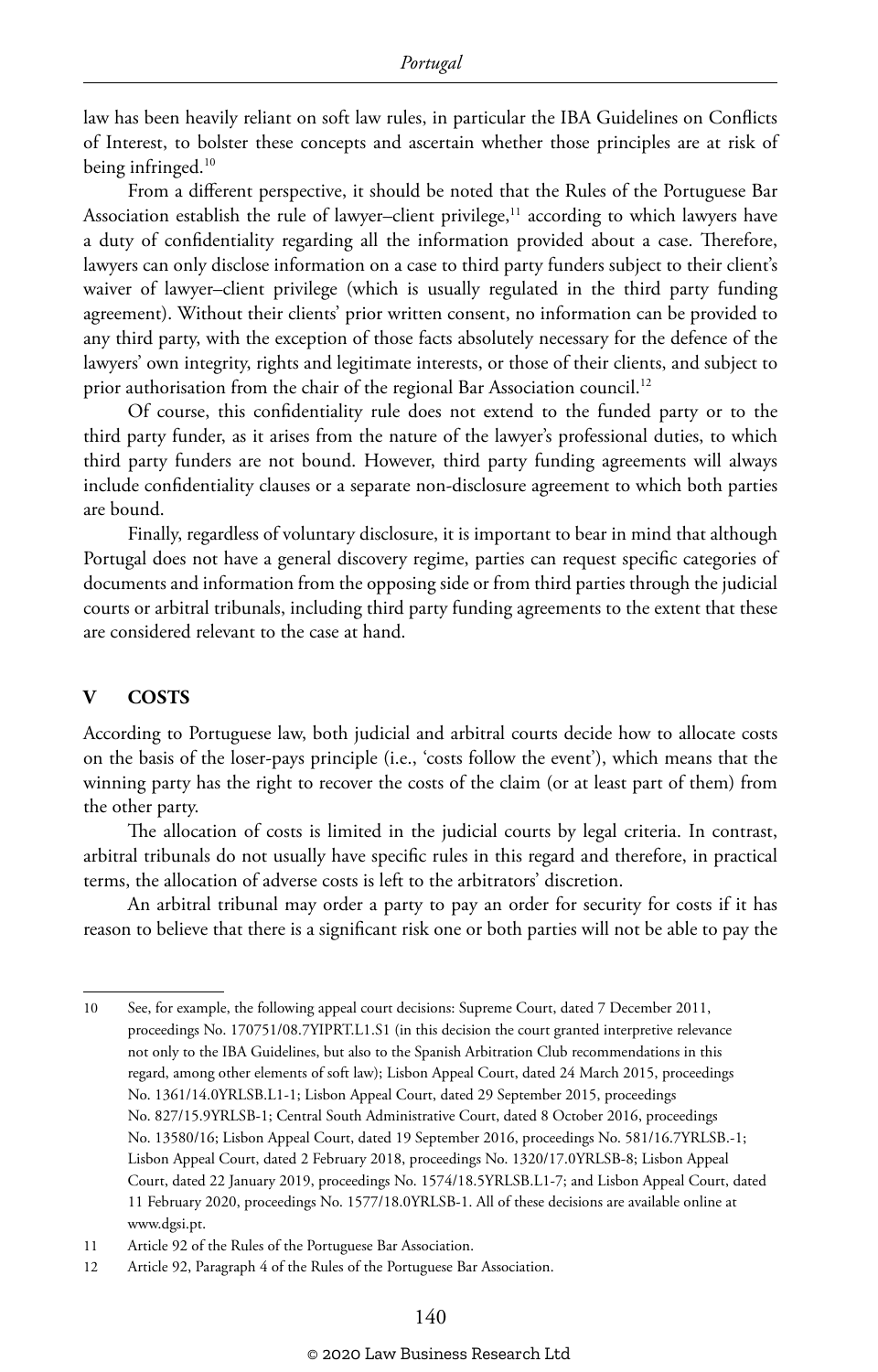adverse costs in the event of losing the case. As mentioned earlier, this would only happen in judicial courts with a well-grounded request from the counterparty. In both cases, the courts would only order a party to pay security for costs based on the *fumus boni iuris* and *periculum in mora* criteria, and they would usually resist making a decision on a case in advance. Therefore, security for costs is only required in very specific and limited situations and, in relation to arbitration, probably when the court is not aware that one of the parties is being funded by a third party.

#### **VI THE YEAR IN REVIEW**

As we have mentioned already, third party funding is now established on the agenda in Portugal, particularly within the arbitration community, following the trends and in the footsteps of the international arbitration community, where the concept has emerged and developed.

However, for now at least, although everyone knows it exists, that it is available and that it works and has benefits, there are little or no indications that it has been used extensively in Portugal.

As with many other innovations originating in the international arbitration arena that have found their way into local arbitration practice, the debate around third party funding will open the door to what looks like a promising activity, and one that can bring benefits to companies seeking to diversify risk and obtain funding for litigation otherwise unavailable to them from traditional sources.

If this proves to be the case, regulation is likely to follow, which makes sense given the particularities of third party funding and the challenges it brings.

#### **VII CONCLUSIONS AND OUTLOOK**

The currently unregulated area of third party funding in Portugal offers funders and potential funded parties a wide array of opportunities that deserve to be explored to provide benefits both for the parties and for the justice system.

In view of the increasing costs of litigation, particularly in complex cross-border litigation and international arbitration, as well as the financial constraints that many Portuguese companies will be experiencing because of the financial crisis resulting from the covid-19 pandemic, third party funding is a valuable and alternative means of funding that has potential to develop in Portugal.

As the discussions of the benefits and obstacles around third party funding evolve in the international arena, the arbitration community in Portugal will follow suit. Therefore, any major regulatory developments abroad, particularly in Europe, will probably be reflected immediately in the practice in Portugal and, in due course, in the national legal framework.

In our view, the most controversial topics regarding third party funding that require attention, further debate and clarification in the context of the Portuguese market are (1) the parties' duty of disclosure to reveal funding by a third party, and (2) the balance between the rights and duties of the parties in the funding agreement and the lawyer's statutory role in advising the client independently.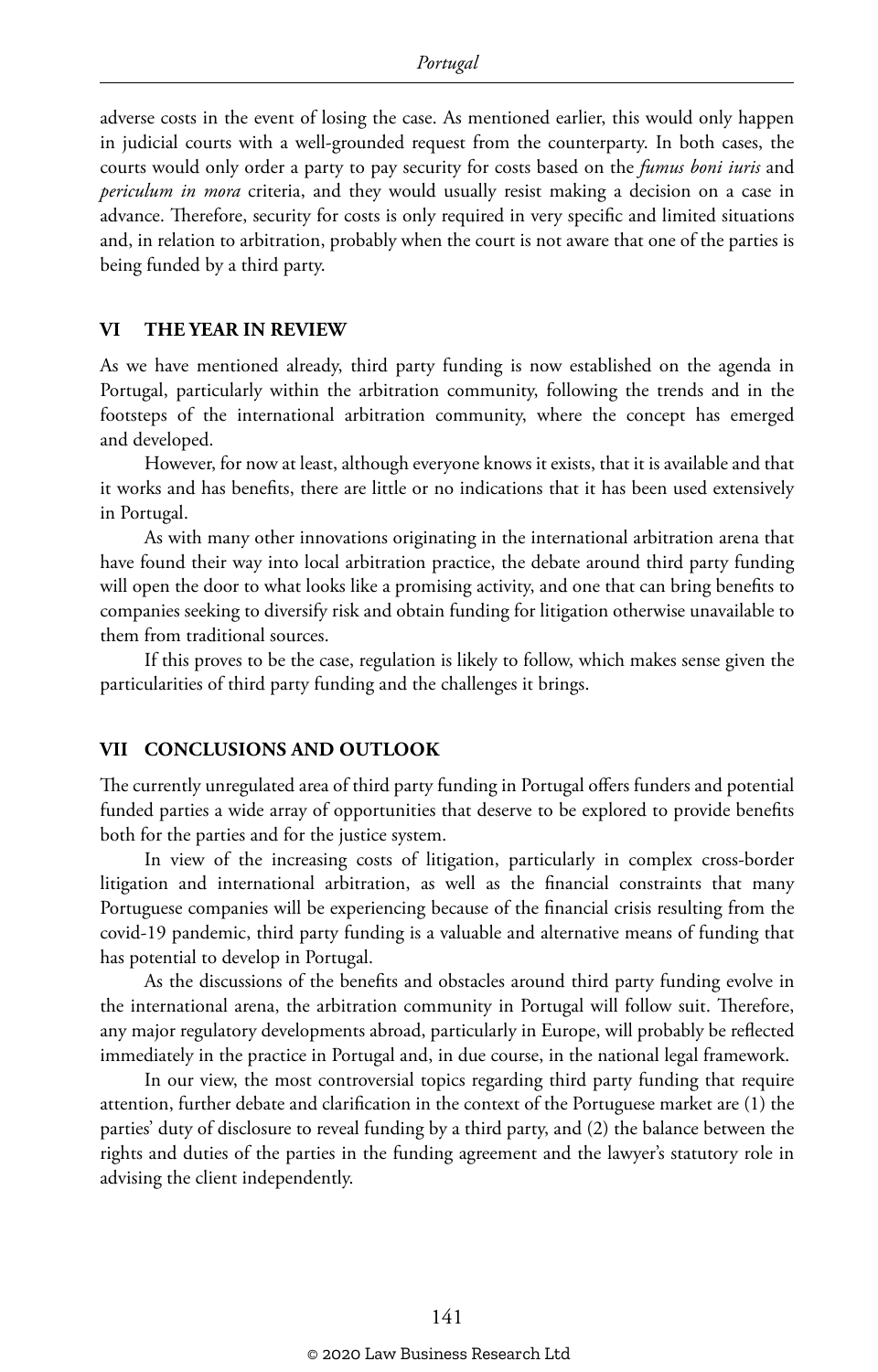# ABOUT THE AUTHORS

#### **FERNANDO AGUILAR DE CARVALHO**

*Uría Menéndez – Proença de Carvalho*

Fernando Aguilar de Carvalho began his career as a lawyer at Proença de Carvalho Advogados in 1992 and joined Uría Menéndez – Proença de Carvalho in 2010 when the firms merged.

Fernando heads the litigation practice area in Portugal and focuses on various areas of litigation, arbitration, white-collar crime and corporate law. He advises both national and foreign companies.

Having completed part of his studies in South Africa, he has an important foreign client base and he is also responsible for the firm's Africa desk.

Between 1995 and 1996, Fernando combined his practice at Proença de Carvalho Advogados with the post of in-house legal advisor at Hewlett Packard Portugal.

Fernando obtained his law degree from the Classical University of Lisbon in 1992. He is a member of the Portuguese Bar Association, the Portuguese Arbitration Association and the Spanish Arbitration Club.

#### **CONSTANÇA BORGES SACOTO**

#### *Uría Menéndez – Proença de Carvalho*

Constança Borges Sacoto is a senior associate in the litigation practice at Uría Menéndez – Proença de Carvalho's Lisbon office. Constança joined the firm in 2012 and worked in several areas, namely the commercial area and the labour department.

In September 2014, Constança joined the litigation team as a junior associate. She works mainly in civil and commercial litigation, insolvency, companies' recovery and arbitration. She is also a member of the Portuguese Arbitration Association.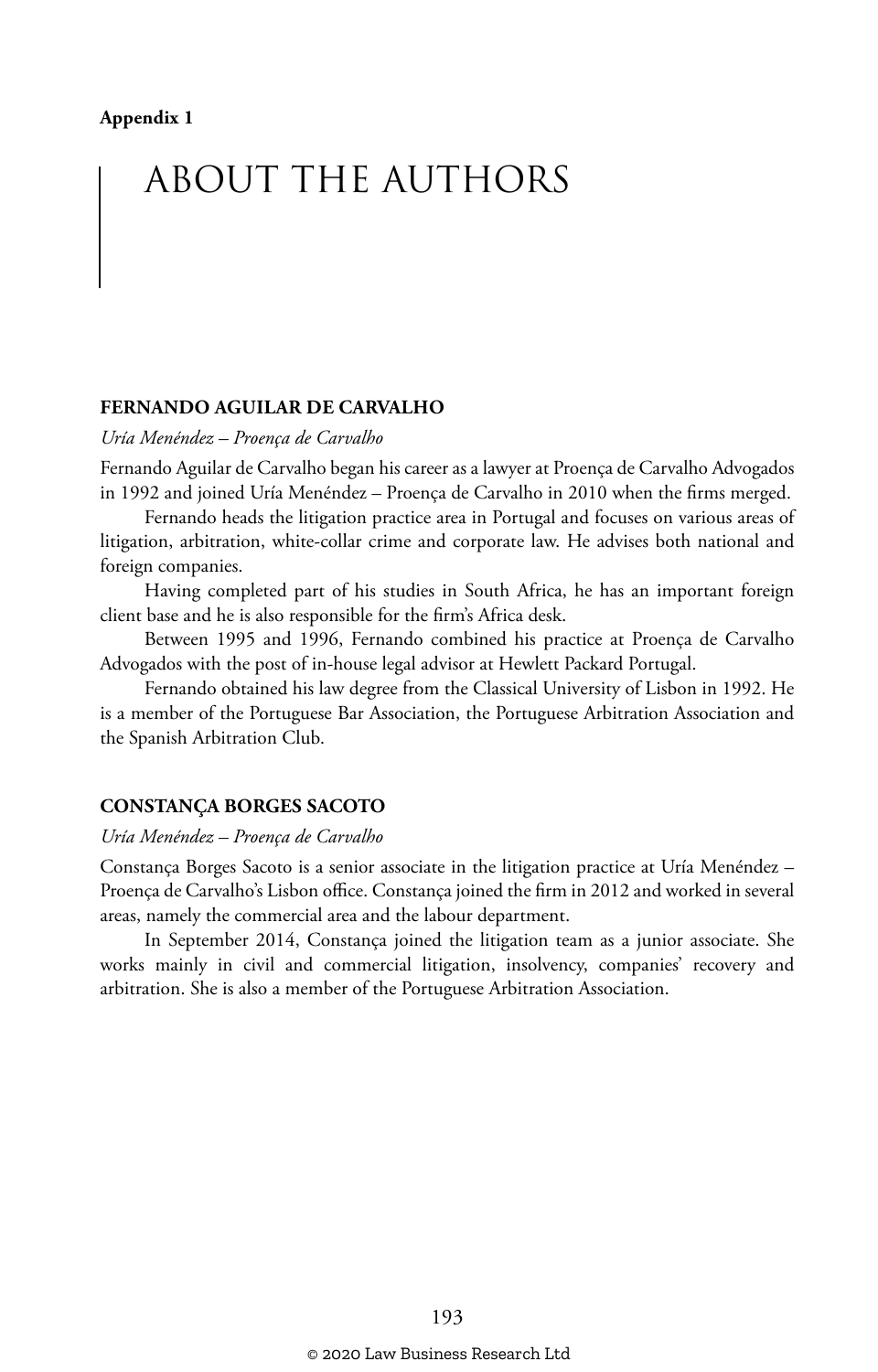#### **URÍA MENÉNDEZ – PROENÇA DE CARVALHO**

Edifício Rodrigo Uría Praça Marquês de Pombal, 12 1250-162 Lisbon Portugal Tel: +351 21 030 86 00 Fax: +351 21 030 86 01 fernando.aguilar@uria.com constanca.sacoto@uria.com www.uria.com